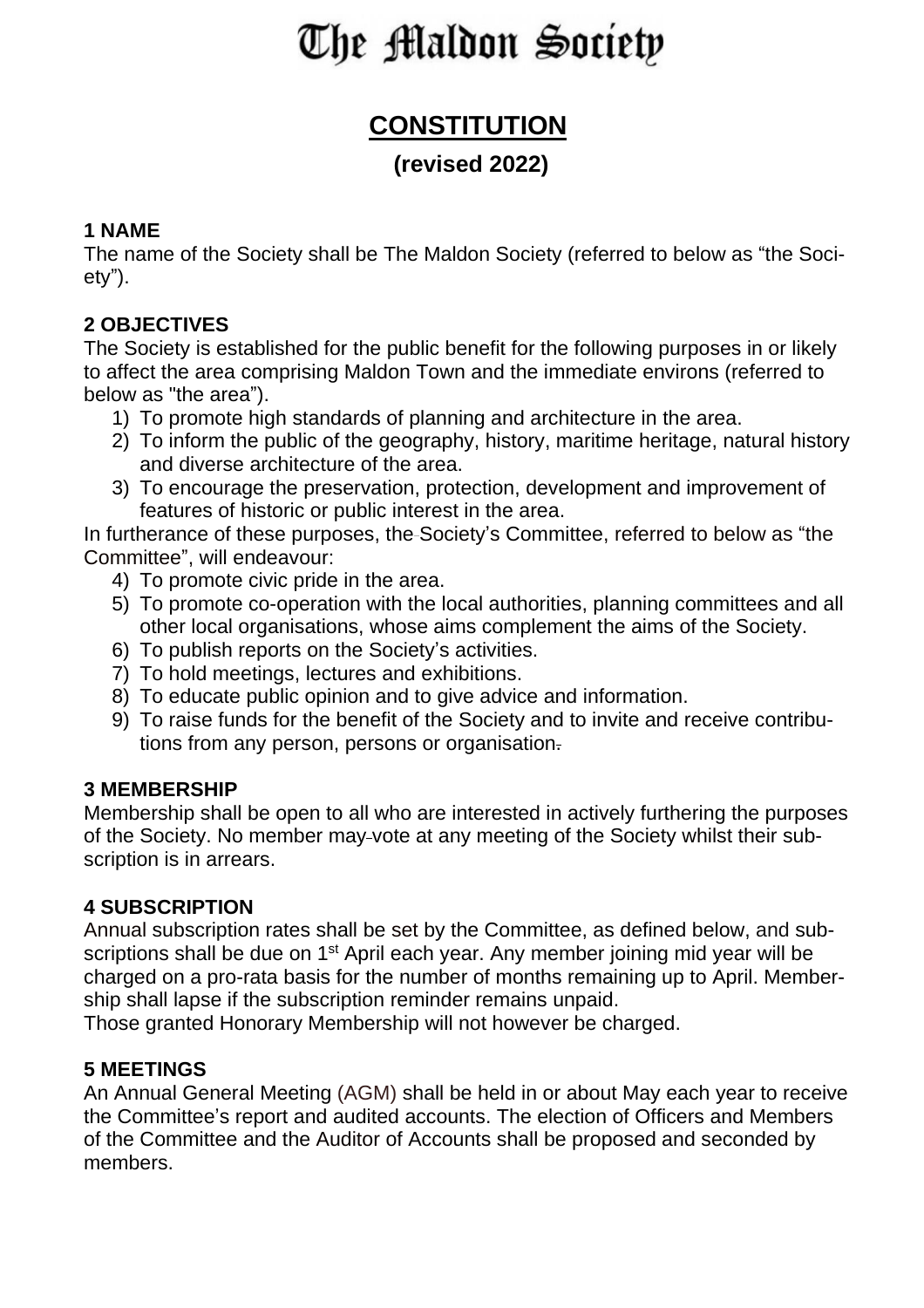If it is impossible to hold an AGM with members present, or by virtual presence, the Committee will decide either to postpone the AGM until the following year, or to circulate the report, accounts and list of nominated Committee members by email or post. Members will be able to respond or comment by email, post or phone.

Special General Meetings (SGMs) of the Society shall be held at the written request of fifteen or more current members.

The Committee shall give at least 7 days' notice to members of all Meetings of the Society.

Any General Meeting of the Society shall be quorate with the presence of twenty members, either visually online or in person.

# **6 OFFICERS**

Nominations for the election of Officers to the Committee shall be made in writing to the Secretary (or Membership Secretary) at least 14 days before AGMs. Such nominations shall be supported by a seconder and have the consent of the proposed nominee.

The elections of Officers shall be completed prior to the election of further Committee members. Nominees for election as Officers or other Committee members shall declare before the AGM, at which their election is to be considered, any financial or professional interest known or likely to be of concern to the Society. If the nominations exceed the number of vacancies, a ballot shall take place in such manner as shall be determined.

The Officers of the Society shall consist of Chairman, Vice-Chairman, Secretary, and Treasurer all of whom shall relinquish their office every year and shall be eligible for re-election at the AGM. A President may also be elected at a General Meeting of the Society.

### **7 THE COMMITTEE**

The Committee shall be responsible for the management and administration of the Society. The Committee shall consist of the Officers and up to ten other members. The Committee may co-opt advisors (who shall attend in an advisory and non-voting capacity). A President may attend any meeting of the Committee but shall not vote at any such meeting. In the event of equality in the votes cast, the Chairman shall have a second or casting vote.

The Committee shall meet not less than six times a year at intervals of not more than two months. The Chairman or Secretary shall give all members seven days notice of each meeting if at all possible. Each member of the Committee should commit to attending as many meetings as possible.

The quorum shall, as near as may be, comprise one third of the members of the Committee. The Committee may fill up to three vacancies occurring among the members of the Committee between General Meetings.

All decisions made in Committee meetings will be decided by a show of hands and minuted. The minutes will be available for members of the Society on request.

# **8 SUB-COMMITTEES**

The Committee may form such sub-committees from time to time when required. The Chairman and Secretary of each sub-committee shall be appointed by the Committee